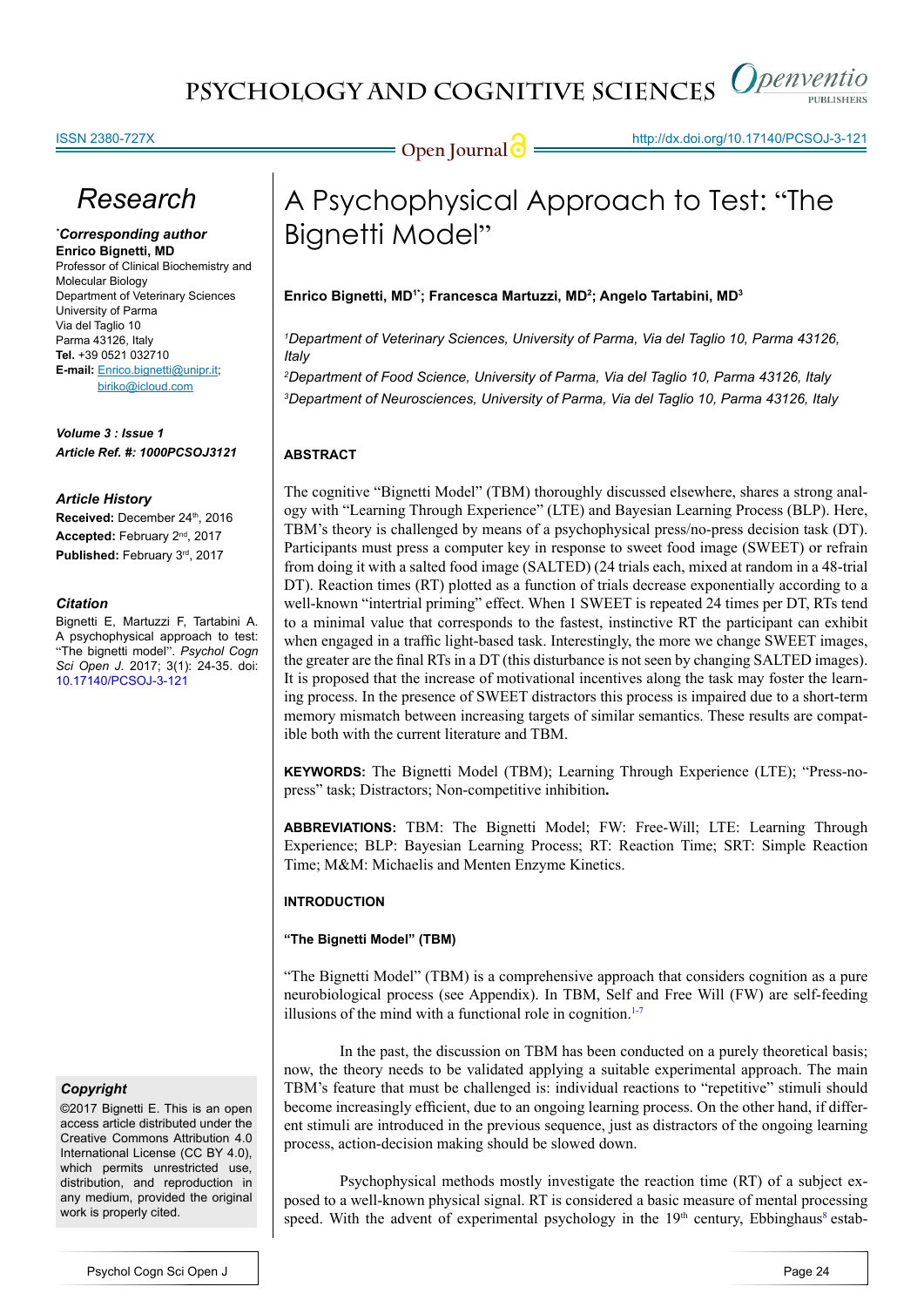Open Journal<sup>2</sup>



### ISSN 2380-727X http://dx.doi.org/10.17140/PCSOJ-3-121

lished that the learning process occurring in a problem-solving paradigm undoubtedly works alongside with experience. Since Ebbinghaus, $\delta$  problem solving has been evaluated using the "learning curves", psychophysical methods still remain valuable tools to investigate a learning process in a subject exposed to a specific experience.

According to both TBM features and hints from psychophysical bibliography, a "press/no-press" visual test was set up. If preliminary results reveal the presence of an experiencedependent learning process, compatible with TBM, this makes reasonable to address a bottom-up investigation to neural correlates. It is a matter of fact that the neuronal correlates of the learning curve remain undefined so further investigations with electrophysiology or imaging techniques are needed.<sup>9-17</sup>

## **METHODS**

## **Food Items and "Press-No-Press" Decision-Tasks (DT)**

The decision task (DT) was carried out by means of a dedicated software running on a normal desk-computer, developed by M2 Scientific Computing srl The original software was home-made modified in order to fit the data in accordance to enzyme kinetic equations.<sup>[7](#page-8-3)</sup>

The general scheme of DT is reported in Figure 1. It is devised to carry out 48 sequential trials per DT; at each session, a black and white (b/w) drawing of sweet food image (SWEET) or salted food image (SALTED) is projected onto the computer screen for 40 milliseconds (msec). Subjects must press the space bar as soon as possible in response to SWEET; otherwise, they must refrain from pressing the bar. In a one second time lapse, the machine can acquire the RT given. Then, it appears the instruction to press in 4 seconds the bar again in case the participant thinks he has made a mistake (in either direction). Afterwards, a new trial begins.

DTs of increasing complexity are composed as it follows:

- DT-1: 1 SWEET and 1 SALTED are presented 24 times each;
- DT-2: 8 different SWEET and 8 different SALTED, repeated 3 times each, are presented;
- DT-3: 24 different SWEET and 24 different SALTED are presented 24 times each.

The 48 sessions are randomly mixed. The three paradigms correspond to three-levels of complexity increased by reducing the recurrence of identical images and adding novel ones.

To understand whether the presence of sessions with SALTED may cause a cross-interference with RTs recorded, preliminary control tests were carried out:

- DT-1c: only one single SWEET is repeated for 24 sessions; whereas, the 24 SALTED images are all different (shown).
- A series of DTs with paradigms specular to those descripted above: i.e., "press" action response to SALTED instead of SWEET; the results did not show any significant difference (not shown).

## **Participants: Selection and Test Directions**

It is clear from the literature that the most critical parameter to keep under control in DT's subjects is age homogeinity<sup>[11-15](#page-8-4)</sup>; to this aim, University students  $(n=110)$  in age from 19 to 21 years of both sexes (at this age, the performance is gender independent) have been selected.

The subjects were chosen among compulsory attendance students with an optimum didactic career: this, as a principle, can exclude the use of drugs or other addictions, condition which was not possible to investigate. Then, the subjects are

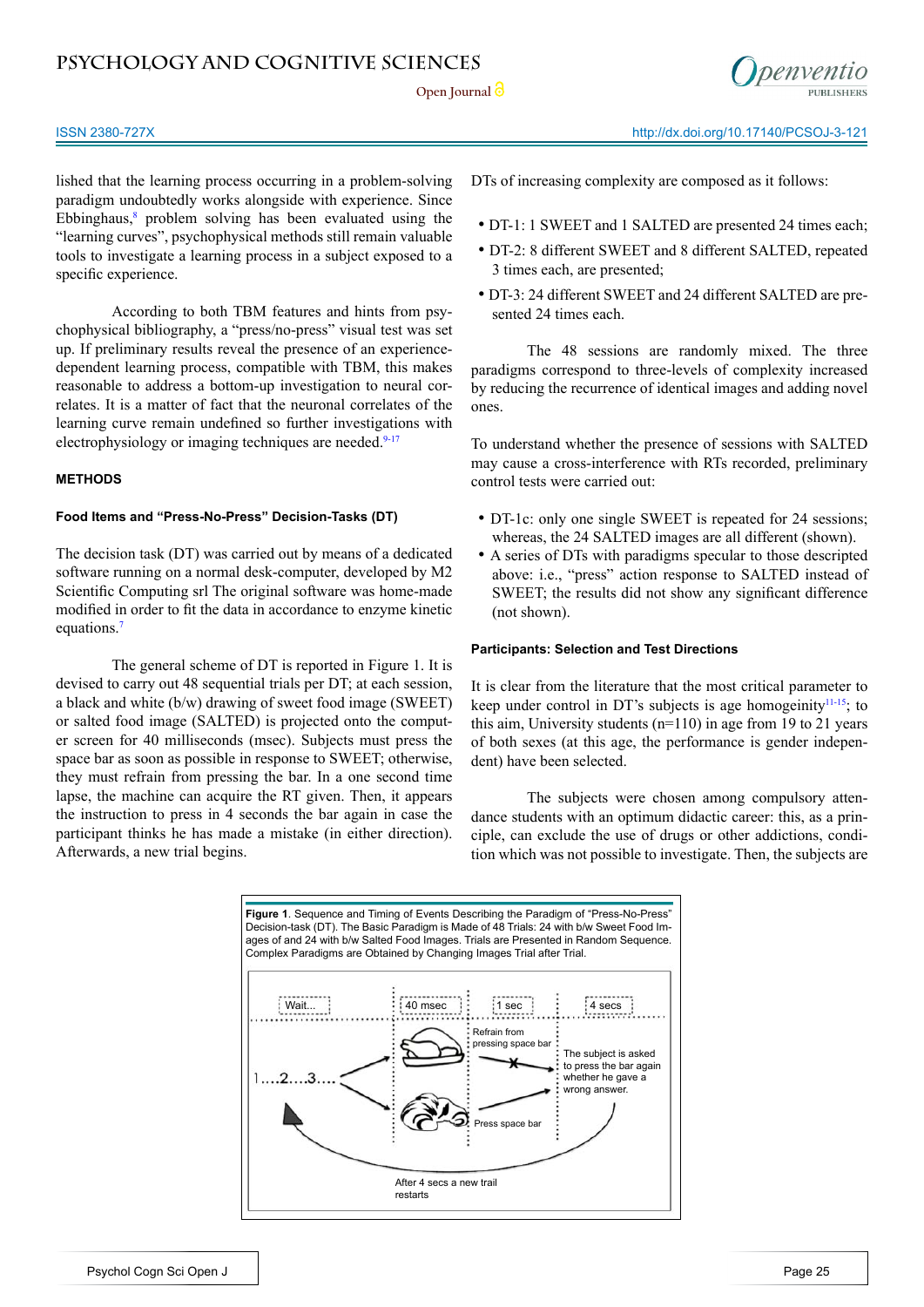

evenly distributed in three DTs and engaged in the 48 sessions per task only once. The authors do not direct the participants in the test; the instructions on how to proceed are given only by the software.

## **Food B/W Images and Mental Processes Associated**

During each trial, a single b/w image of SWEET or SALTED is presented to the subject for about 40 msec. The subject should decide to press or refrain from pressing the bar key of the computer on perception of SWEET or SALTED, respectively.

A subject should decide a response provided, by control experiments, that: 1) The items are clearly visualized on the screen; 2) The images are already well encoded in the subject's long-term memory and 3) The subject's age is conducive to easy recall. The following prerequisites were chosen:

- B&W drawings of traditional Italian foods that are unequivocally considered SWEET or SALTED are used as visual stimuli. In order to choose these drawings, control subjects (i.e., students different from DT's subjects) are engaged in a recognition panel to select a series of food images popular and well coded in long-term memory.
- The reason why SWEET and SALTED images are used is that: 1) The gustatory sensation of a food is easily evoked by its image; $18$  2) Sweet, salty and sour are our predominant gustatory perceptions, having the lowest thresholds; $19,20$ however, sour foods have been removed from the series of cues, being untypical in Italian cuisine; 3) Among visual, gustatory or olfactory stimuli, the visual paradigm is the most robust and the simplest method of stimulation.<sup>17</sup>
- B&W drawings with neat contours and few or no shading can facilitate immediate recognition, by means of a mental process named "continuity".<sup>21</sup> Time needed to identify each stimulus on the computer screen, has been estimated to be less than 40 msec by means of control experiments carried out with different subjects.
- The real scope of DTs is being withheld to participants to avoid self-conditioning prejudices. Moreover, the instructions they read before starting the test are given to focus their interest on reaction times with no importance to food. Nowa-days, the relationship between food, diet and health is a major topic of the media.<sup>22,23</sup> Obviously, such scope is totally out of the interests of this work.

## **Traffic-Lighter Control Test (R&G-Dt)**

At the end of DT sessions, the software visualizes a new instruction inviting every participant to be engaged in the press/ no-press traffic-lighter test, also named the "red & green decisional task" (R&G-DT). This test starts with a stable red spot on the screen; then, after a waiting time that varies randomly from 1 to 6 seconds, the spot turns to green in few msec. With the green light, participants must press the enter key, the fastest as possible

for several repetitive sessions. By means of R&G-DT "simple" reaction times (SRT), subjects' fastest, instinctive reflex is measured. Then, the authors feel authorized to consider participants' RT as instinctual and automatic when they tend to SRTs.

This task has been introduced, primarily, as an easy method to calibrate the overall system. Moreover, a comparison between SRT and DTs', RT might reveal interesting differences between instinctive reflexes and voluntary reactions.

## **Michaelis-&-Menten's (M&M) Enzyme Kinetic Equations as a Tool for Interpreting Dts' Data**

In analogy with many biological systems (e.g., TBM), reactions between enzymes  $(E_t)$  and substrates  $(S)$  exhibit a probabilistic behaviour *per se*; although, they can be deterministically predicted by  $M\&M$ 's kinetic equations,<sup>24,25</sup> when the reactions are carried out in "steady-state" conditions (i.e. [S] variable,  $[E_t]$ constant and  $[S] \geq [E_t]$ ).<sup>5,6</sup> The general M&M's kinetic equation (Figure 2, top, left) is:

$$
V_i = [S] V_{\text{Max}} / (K_{\text{M}} + [S])[E_t].
$$

According to this equation:

- The rate V<sub>i</sub> hyperbolically tends to V<sub>max</sub> for [S]→∞ (Figure 2, top right).
- $\bullet$  V<sub>i</sub> trend corresponds to the "probability" of substratedependent enzyme saturation and reaction (varying from 0% to 100%).
- "M&M constant"  $K_M$  indicates the concentration [S] at which  $V_i = V_{max}/2$  (50% of "probability).
- The presence of inhibitors in enzyme kinetics can be evidenced by re-plotting the hyperbolic M&M's curves according to a "double-reciprocal" function (Figure 2, below left). "Non-competitive" inhibition is a specific case in which  $V_{\text{max}}$  decreases, whereas,  $K_{\text{M}}$  remains constant as the inhibitor concentration is increased (Figure 2, below right).

The curves of DT-1, DT-2 and DT-3 are analysed by means of enzyme kinetic equations, provided some assumptions are adopted:  $[E_t]$  stands for the participant, [S] for the number of trials  $N$ ,  $V_i$  for RTs and [I] for the number of SWEET images that play the role of distractors in DT-2 and DT-3, i.e., 8 and 24 respectively.

## **RESULTS**

## **Examples of Individual Performances**

Figure 3 reports RTs of two individuals engaged in DT-1 and DT-1c. The trials per task are 48 but RTs in response to SWEET stimuli are  $\leq$ 24 points on each curve (the errors are excluded). Moreover, the total errors made by every participant are very few  $(\leq 3\%)$ ; they are calculated by summing both incorrect responses to SALTED and the correct responses to SWEET but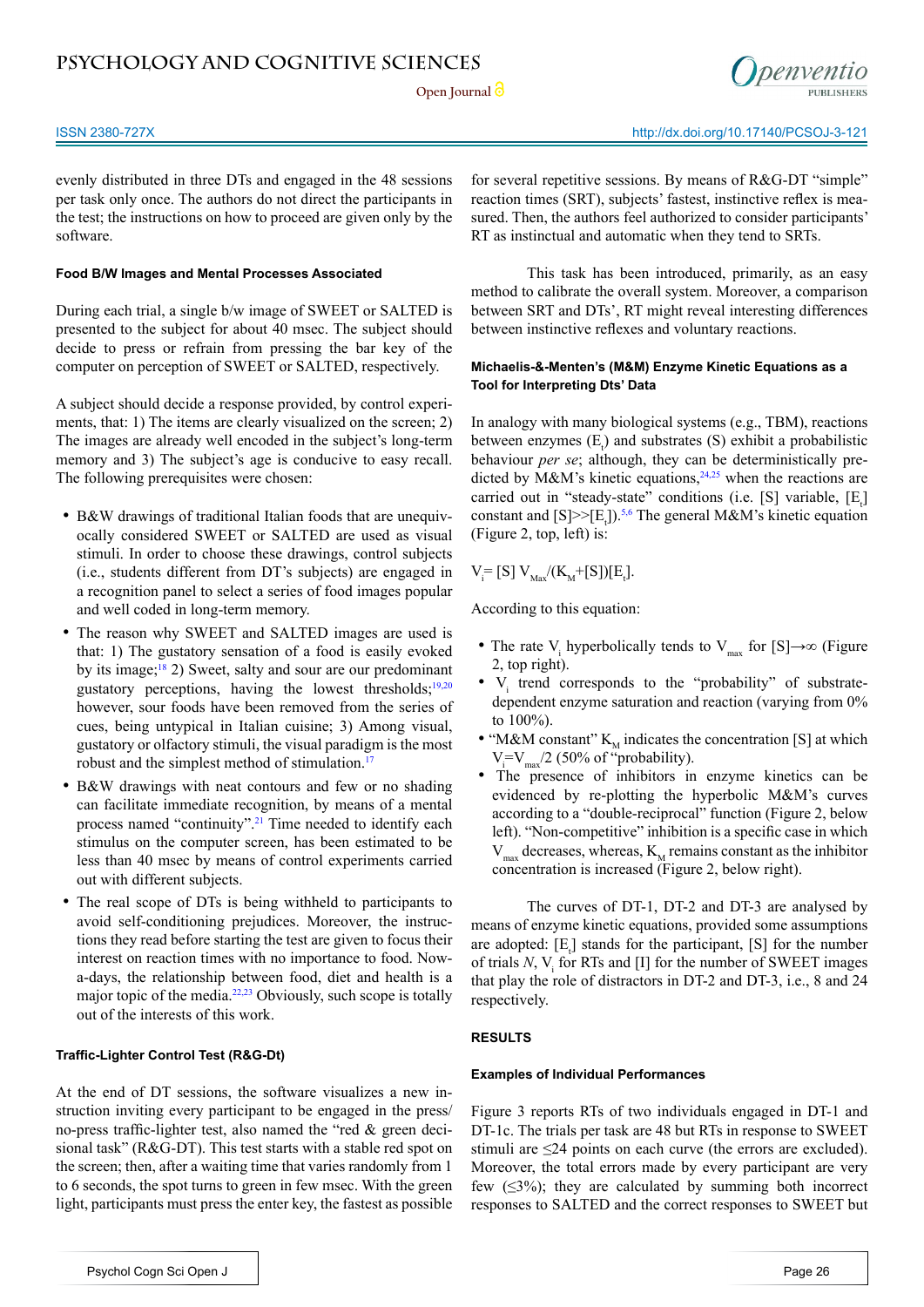**Open Journal**



ISSN 2380-727X http://dx.doi.org/10.17140/PCSOJ-3-121



N

shortly afterwards annulled by the participants. These errors are randomly distributed along the tasks, thus suggesting that there isn't a significant correlation with food categories, individual food images, participants' gender or task difficulty.

### **Grouping and Averaging Individual RTs**

According to DT, participants' RTs are grouped, averaged and then plotted as a function of  $N$  (the trial number) (Figure 4). Data best fitting exhibits an exponential decay in all cases that; however, worsen progressively from DT-1 to DT-3. Only DT-1 and DT-1c curves are super imposable. The others initiate with

almost the identical RTs as in DT-1/DT-1c but end at different RT limits (for  $N \rightarrow \infty$ ). DT-1 and DT-1c clearly tend to very low values, quite close to SRT; while, DT-2 and DT-3 curves progressively tend to larger RT final values.

Moreover, the variability of standard deviations (SD) along the 24 SWEET trials per DT are calculated; then, these data, plotted as a function of *N* for the three DTs, can be linearly interpolated by best-fitting equations:  $SD = 2.3N + 184$  ( $r^2 = 0.7$ ),  $SD = 2N + 150$  ( $r^2 = 0.5$ ) and  $SD = 2N + 200$  ( $r^2 = 0.4$ ), respectively for DTs-1/DT-1c, DT-2 and DT-3. By comparing these equations, one can see that SD almost coincide, though,  $r^2$  signifi-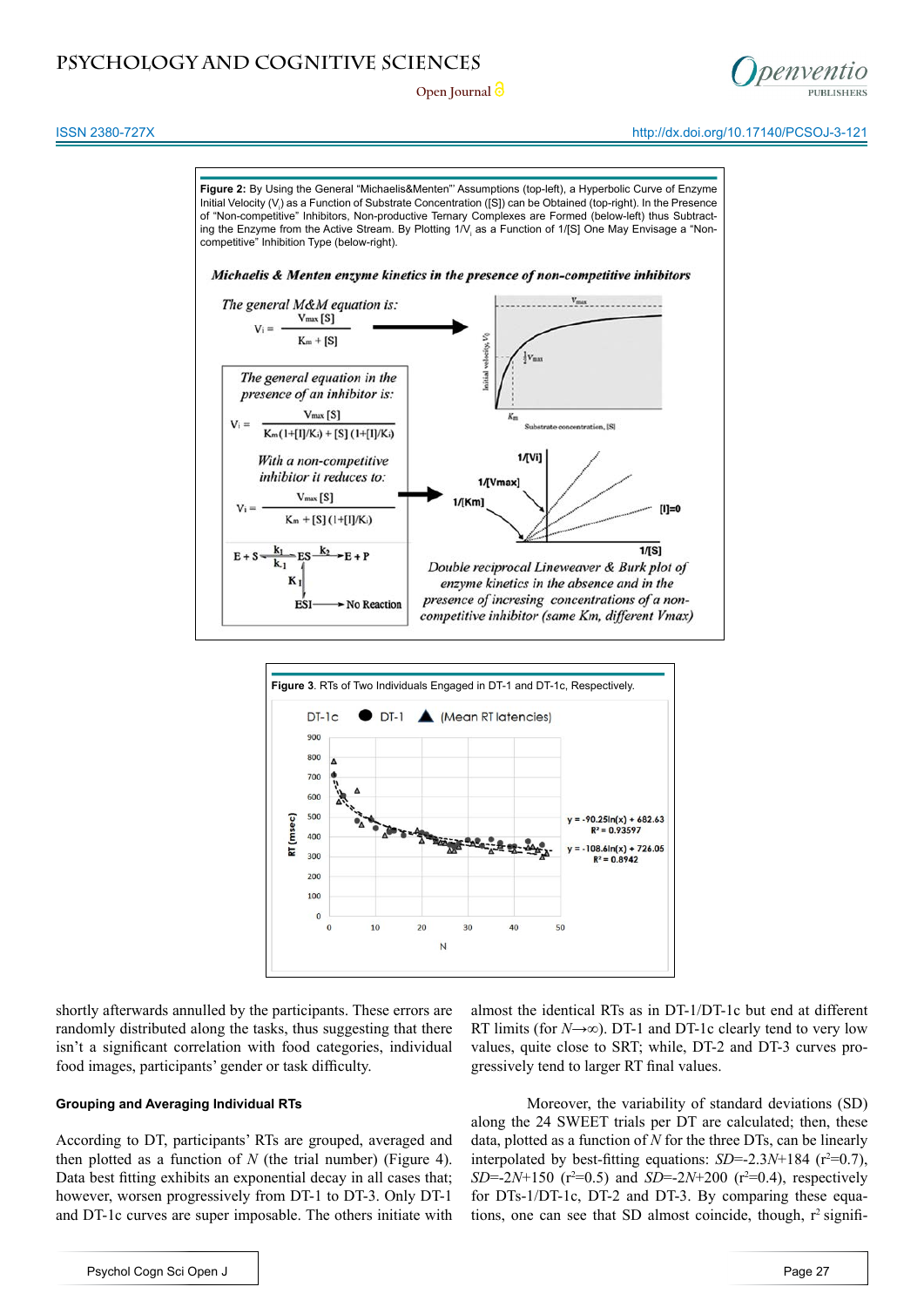

**Open Journal**

ISSN 2380-727X http://dx.doi.org/10.17140/PCSOJ-3-121



cantly worsen from DTs 1/1c to DT-3. As expected on the basis of TBM, SD reduction along the tasks suggests that repetitive sessions may cause a beneficial effect on mechanism known as "Learning Through Experience" (LTE) (see below); though,  $r^2$ worsening is indicative of a decrease of subjects' self-confidence in tasks with increasing difficulty. The reason why the control task DT-1c gives identical results to DT-1 means that SALTED do not play any cross disturbing effect, this result is very intriguing and will be extensively discussed below.

DTs' data have been also analysed with a multifactor mixed Anova test. By posing RT and SRT latencies (msec) as dependent variables, one can assess significant differences among DTs, intra-task sessions and inter-task subjects ( $p$ <0.001). Moreover, least square values of RT latencies slightly ameliorate as a function of *N* in all DTs, in accordance with SD trends. To this regard, the positive trends of both indices reveal the increase of subjects' accuracy around the mean RT latency. This accuracy has nothing to do with an increase of precision in stimulus identification, since the errors  $(\leq 3\%)$  are very few and randomly distributed across the tasks; rather, it might be indicative of the raise of confidence in the protocol of the task. However, the question now is: "Why the acquisition of this confidence along DT-2 and -3 is different than DT-1 (and its control DT-1c)"?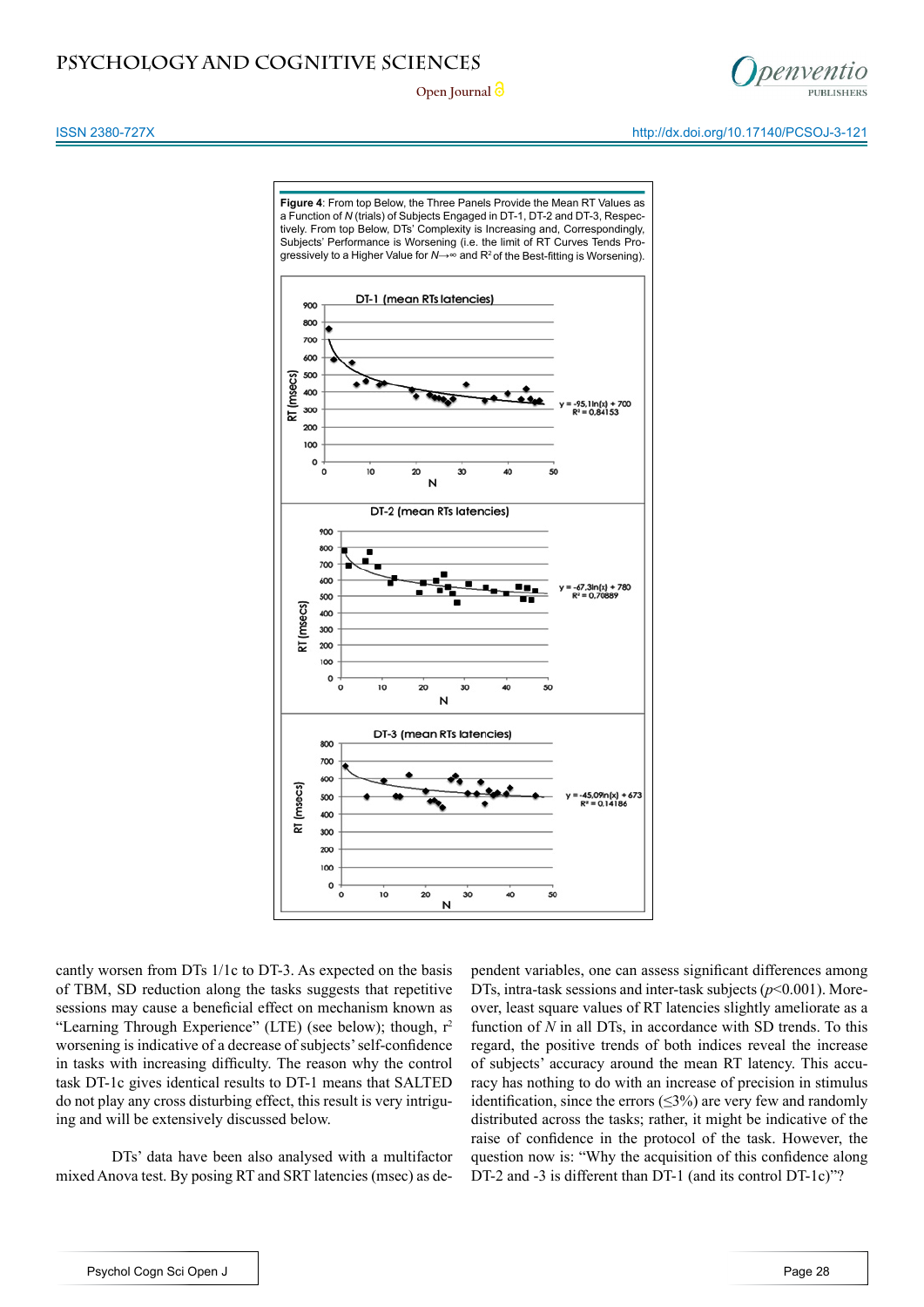

## ISSN 2380-727X http://dx.doi.org/10.17140/PCSOJ-3-121

# **PSYCHOLOGY AND COGNITIVE SCIENCES**





## **DT's Curves Reveal A Different Skill Acquisition Along The Task**

The best-fitting curves of DT-1,-2 and-3 in Figure 4 intuitively remind the authors of a learning trend that shows the improvement of individual performance with experience (DT-1c data are super imposable to DT-1, not shown). To understand why the three paradigms show different performances, the best-fitting curves are overlapped on the same graph and compared (Figure 5) (N.B. according to an admissible assumption, their starting RT latencies are all normalized at 713±58 msec).

TBM predicts a cognitive behaviour compatible with a BLP.<sup>[6](#page-8-6)</sup> In other words, the model foresees that the information accumulated by previous experience can be used to upgrade the efficacy of the following action. By repetition, learning is progres-sively enriched in a trend described by a hyperbolic LTE curve.<sup>[26](#page-9-6)</sup> This curve represents the increase of the learning "Probability" ranging between 0% and 100% with maximal experience. So that, the three DTs' curves exhibit an exponential decrease of RT latencies in function of trials, thus indicating the occurrence of maximal LTE "Probability". So that, LTE "Probability" curves are obtained by reversing upward DTs' curves (Figure 5). By observing the new plot, the three curves do not tend to the same limit so that we may infer that maximal LTE "Probability" is progressively reduced in DTs of higher complexity. To this regard, the possibility that the subjects might progressively suffer from increasing mental tiredness along tasks of higher complexity is a very weak explanation since subjects' mistakes are very low and equally distributed in all DTs.

Then, the question remaining is which kind of LTE impairment might be responsible for such a difference in learning processes. According to the "subtractive/additive" methods discussed in the "Introduction", we may suppose that, most of RT latencies at the beginning of the tasks are time spent to choose between "press" and "no-press" protocols. In accordance with TBM, unconscious mind (UM) should carefully analyse both protocols, thus doubling the time needed to take a decision. Conversely, when the task is at the end, i.e. LTE is close to a maximum value, most probably both item recognition ability and press/no-press paradigm confidence are at a maximum; then, RT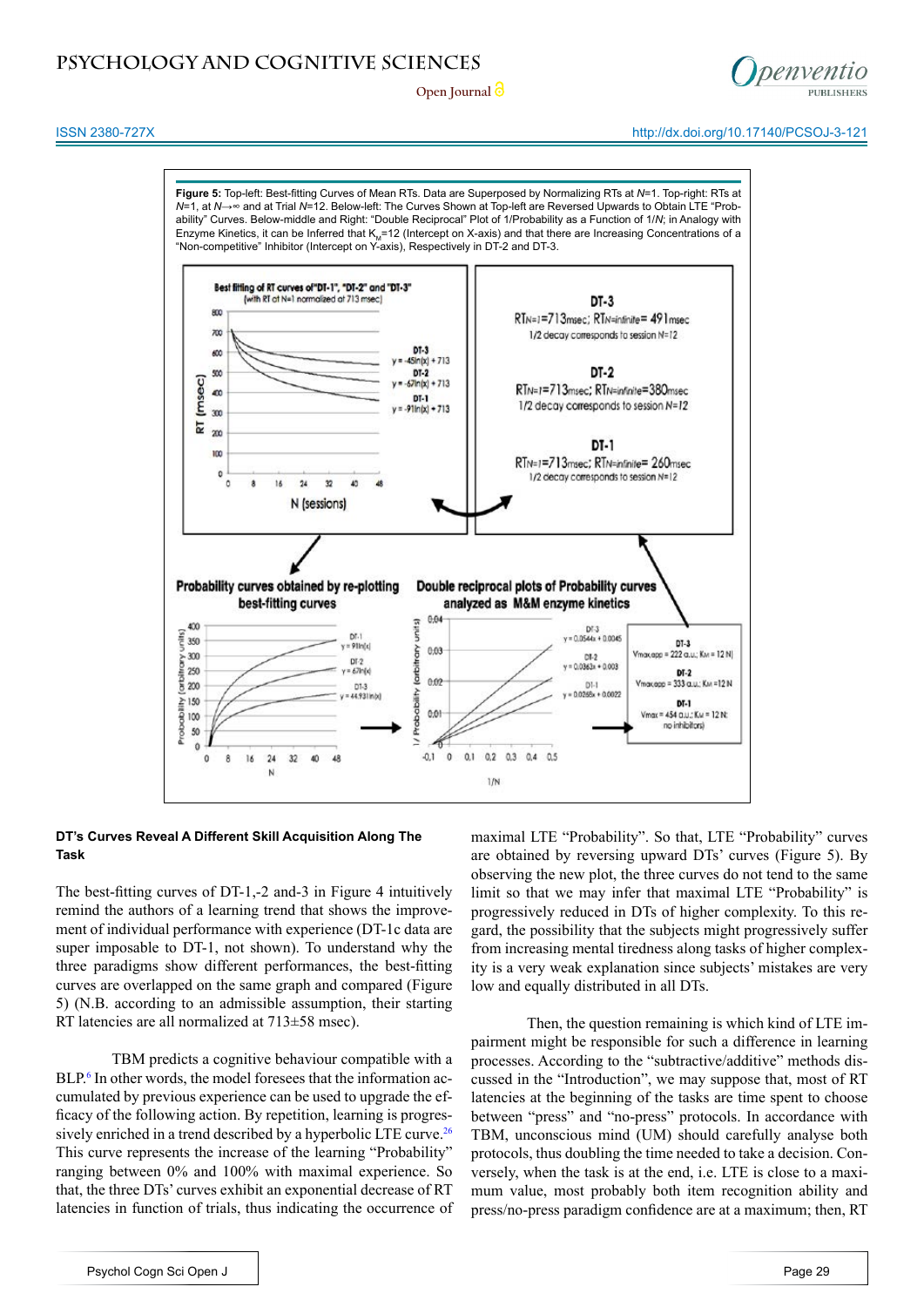

latencies are practically reduced to the mechanical pressing of computer key, i.e., an unavoidable time-consuming process that cannot be reduced below its physiological threshold. Evidently, in DT-2 and DT-3, the subjects' performance as for the action decision-making is impaired due to the presence of distracting images. Below, we'll try to provide an explanation for this effect.

## **SRT Measured by Means of R&G-DT**

By means of "R&G-DT" the mean SRT latency exhibited by all participants is 280 msec  $(\pm 30)$ . This performance is quite close to the SRT value of 247.6 msec  $(\pm 18.5)$  that has been measured by means of a visual task with 120 medical students. $27$ 

## **Quantitative Analysis of LTE Curves by Adopting Enzyme Kinetic Equations**

The three LTE "probability" curves reported in Figure 5 can be analysed by means of M&M's general equation, provided the assumptions made above (see methods). All kinetic parameters calculated by these means are summarized in Table 1.

Two question are now arising: "Which kind and of which strength is the inhibition exerted by SWEET distractors? In order to answer the first questions, the three curves in Figure 5 are re-plotted according to the "double reciprocal" function (Figure 5). The straight lines share the same intercept on X-axis  $(1/K<sub>M</sub>)$  but have intercepts on Y-axis  $(1/V<sub>max</sub>)$  progressively increasing from DT-1 to DT-3. By comparing this result with the example reported in Figure 2, one can conclude that SWEET distractors exert an inhibition of "non-competitive" type.

As far as it regards the second question, the strength of an inhibitor inversely depends on  $K_i$ . In order to estimate it, a "double" reciprocal" plot of the "non-competitive" inhibition equation is

carried out; moreover, at a very large amount of [S] (i.e., at the end of DTs, with *N*=48), the [S] term can be removed so that the final, simplified form of the equation becomes:

$$
1/V_{\text{app,max}} = (1 + [I]/K_{\text{i}})/V_{\text{max}}
$$

To solve the equation, one can assume that total SWEET distractors [I] encountered by participants in DT-1, DT-2 and DT-3, are 0, 8 and 24, respectively; then,  $1/V_{\text{app,max}}$  is plotted as a function of [I]. As expected, one gets a very straight line (see Figure 6) with the slope  $1/V_{max}K_i$ ; so that, both  $V_{app, max}$  from the intercept on Y-axis (at  $[I]=0$ ) and  $K_i=18$  from the slope can be calculated (Table 1 for a complete list of kinetic parameters). By knowing that participants at the end of DT-2 and DT-3, have met 8 and 24 inhibitors, respectively,  $V_{\text{app,max}}$  calculated on the basis of the preceding equation, is:  $0.69 \times 353$  msec=244 msec in DT-2 and 0.42×353 msec=148 msec in DT-3, respectively. These values are quite close to experimentally estimated LTE "Probability" values: 259 msec, and 174 msec (Table 1).

## **DISCUSSION**

### **Intertrial Priming Effects**

Studies regarding go/no-go tasks show that when the targets of successive trials have a feature in common, RTs are shorter. This effect is interpreted as the result of "intertrial priming effect". However, the nature of the representation underlying this effect and how priming is affected by the task remain obscure. Different authors have devised their own experiments in search of a better model describing this effect and trying to explain its mechanism.[28-31](#page-9-8) In general, the effects of priming or distracting were consolidated observations.

From these experiments, it can be inferred that repetition of the same protocol and the lack of any warning or reprimand

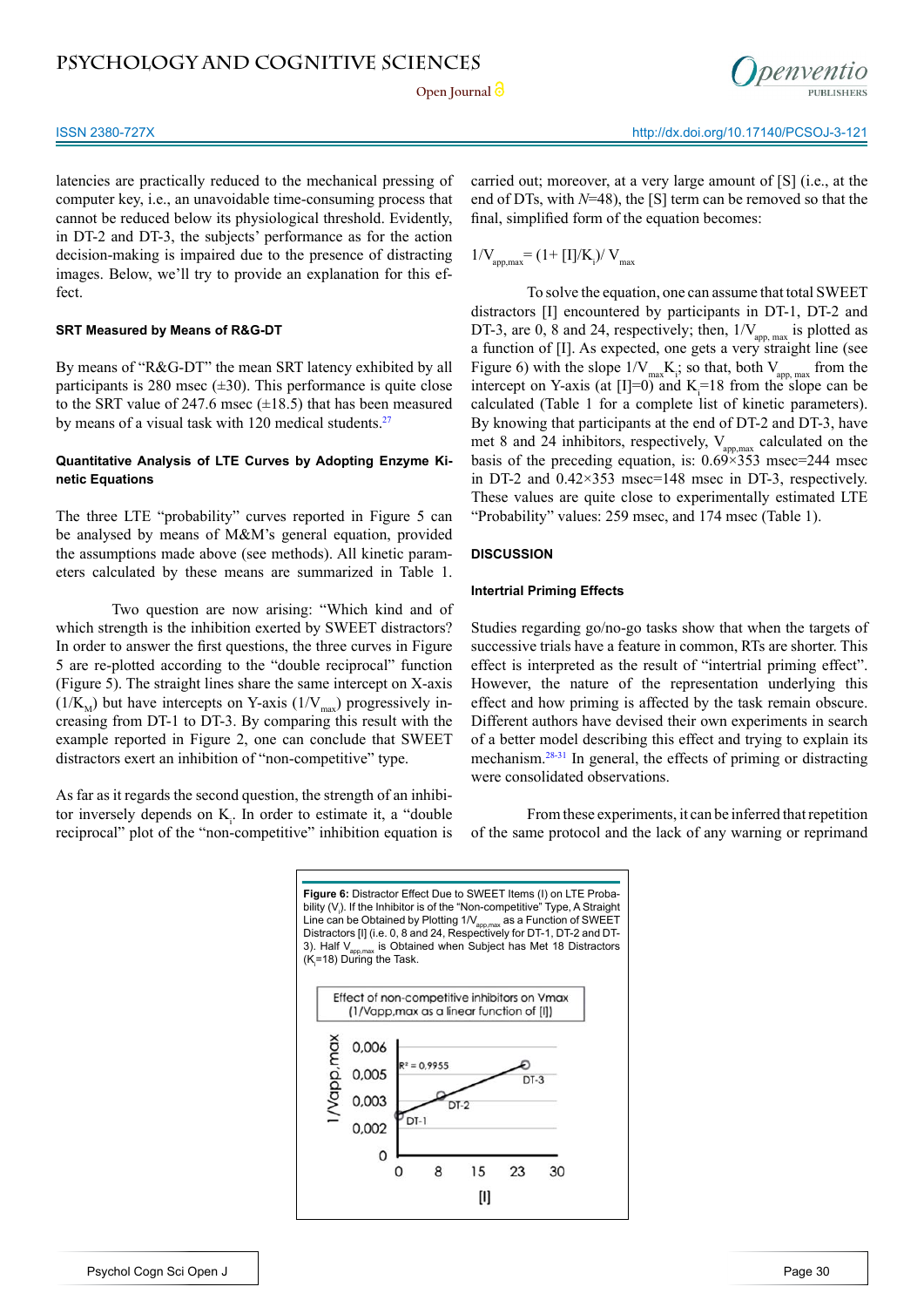

**Table 1:** Comparison between Starting and Ending RT Latencies Obtained by Means of Best-fitting Curves of Mean Experimental Data and Data Re-elaborated by Means of LTE "Probability".

Kinetic Parameters Characterizing the "Pressing" Activity by Assuming Enzyme Kinetic Equations in the Absence (DT-1) and in the Presence of Non-competitive Inhibitors (DT-2 and DT-3). Last Column Reports Simple Reaction Times (SRT) Calculated at *N*→∞. In DT-1,  $V_{\text{apo,max}}=V_{\text{max}}$  and  $SRT_{\text{apo}}=SRT$ .

|        | <b>Best-fitting of RTs have</b><br>been normalized at N=1 |                        | Probability<br>(LTE) |                   | M&M enzyme kinetic parameters             |                                                     |             |             |                                      |
|--------|-----------------------------------------------------------|------------------------|----------------------|-------------------|-------------------------------------------|-----------------------------------------------------|-------------|-------------|--------------------------------------|
|        | RT latency<br>$(N=1)$                                     | RT latency<br>$(N=48)$ | Trial<br>$(N=1)$     | Trial<br>$(N=48)$ | $V_{app,max}$<br>$(N \rightarrow \infty)$ | Sweet<br>$K_{\rm M}$<br>distractors<br>(inhibitors) |             |             | $SRT_{app} = (RT_{N=1})-V_{app,max}$ |
|        | msec                                                      | msec                   | msec                 | msec              | msec                                      | N                                                   | $[1]$       | $K_i$       | msec                                 |
| Ě      | 713                                                       | 360                    | 0                    | 353               | 454                                       | 12                                                  | $\mathbf 0$ | $\mathbf 0$ | 260                                  |
| $DT-2$ | 713                                                       | 453                    | $\mathbf 0$          | 259               | 333                                       | 12                                                  | 8           | 18          | 380                                  |
| Σ-1    | 713                                                       | 538                    | 0                    | 174               | 222                                       | 12                                                  | 24          | 18          | 491                                  |

until the end of the task, might trigger participants' confidence in the task and an increase in self-esteem at a conscious level. The paradigm of present study does not manifest any form of reward or punishment during the task. However, the lack of any warnings might be interpreted as praise by the subject. These perceptions improve participants' performance. The increasing satisfaction of the conscious inner witness in seeing that any decision (presumed free by the agent) ends the action correctly is perceived as "Reward". This inference can be drawn in accord with TBM and the illuminating papers of Tolman on "cathexis"[.5](#page-8-5),[32-34](#page-9-9) According to TBM, FW is an illusion, necessary to self-attribute the sense of responsibility (SoR) of "so-called" voluntary actions; with SoR, obviously, reward or punishment are consequent, depending on the outcome of the action. Therefore, a motivational mechanism of learning is switched on.

## **Impairment of Priming Effect**

In the presence of SWEET distractors, the priming effect is impaired, as if the subject could not acquire any useful experience from the past and any new trial were always the first. Interestingly, subject's ability in item (SWEET or SALTED) identification is not altered (errors ≤3%). In summary, distraction mechanism is not a question of long-term memory failure; it might rather depend on short-term memory mismatch, caused by the presence of stimuli belonging to the same semantic category though different.

## **Saliency and the Priming Effect**

The term Saliency means a key attentional mechanism facilitating discrimination of various items and learning.<sup>35,36</sup> Saliency might play a primary role in the first mental process of the participant engaged in DTs, i.e. the attentional selection and categorization of the stimulus as soon as it appears. This role might be progressively impaired due to the increase of the disturbing effect

from DT-1 to DT-3. Conversely, the involvement of Saliency in processes like press/no-press decision, recognition of the correct computer key and finger motion is improbable. Moreover, the participants considered the task as a sort of game, in which they felt motivated to demonstrate how fast their reflexes are; in this context, what mostly contributes to LTE curve trends is learning the way to speed up the performance, trial after trial; to this aim, Saliency alone cannot pursue such motivational mechanism.

## **Some Aspects of LTE Curves Unveiled by a Mathematical Analysis**

Only the kinetic analysis of the collected data may reveal quantitative implications that, otherwise, might pass unnoticed. It has been shown above that LTE curves in DT-1, DT-2 and DT-3 progressively decrease their final RT values (at N=48) from 353 msec to less than half (174 msec) due to the presence of increasing amounts of SWEET distractors (Table 1).

The intriguing question now arising is: "Why is  $K<sub>M</sub>$  the same for the three tasks, although distractors are changing so much"? Or, in other words: "Is there any mechanistic relationship between  $K_M$  and  $K_i$ "? In order to answer to these questions, at first one should consider the meaning of  $K<sub>M</sub>=12$ , i.e. 50% of LTE "probability<sub>max</sub>" is achieved at the  $12<sup>th</sup>$  trial; this is a feature common to all DTs, whichever distractors are present or not. According to enzyme kinetics' metaphor, the presence of "noncompetitive" inhibitors should not affect  $K_{M}$ . Indeed, the reasons can be understood by looking at the reaction scheme in Figure 2. Enzyme-substrate complexes split into two possible pathways: some are proportionally subtracted by "non-competitive" inhibitors, whereas the rest (not locked by the inhibitor), regularly undergoes the priming mechanism that exhibits half "facilitating" effect at the  $12<sup>th</sup>$  trial. At second, the meaning of  $K<sub>i</sub>$  should be more deeply investigated. According to enzyme kinetics, K<sub>i</sub> corresponds to the inhibitor's amount capable of locking half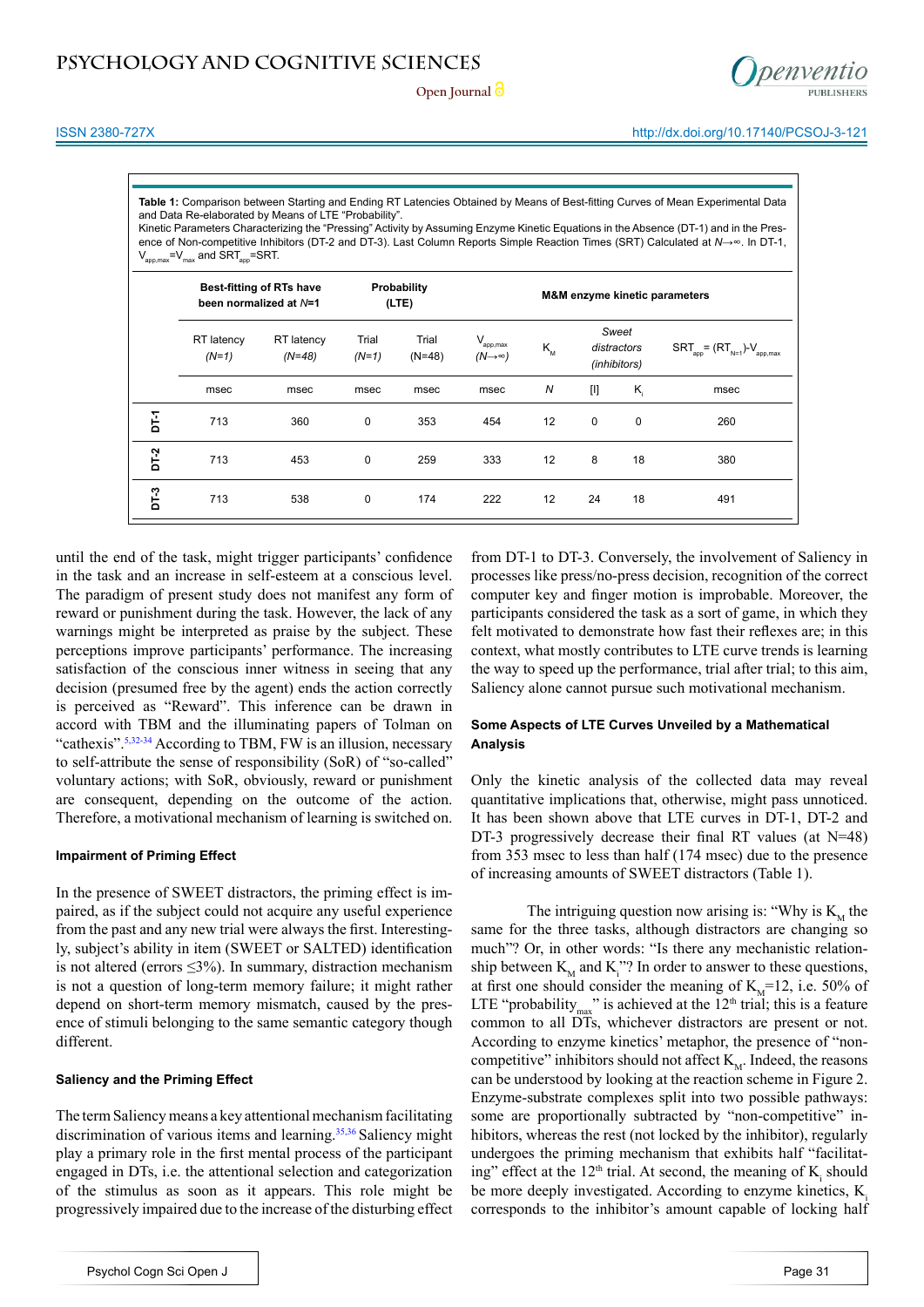Open Journal<sup>2</sup>



enzyme, therefore halving  $V_{\text{max}}$ ; this constant can been calculated only at reaction conditions with very large [S]. As far as it regards DTs,  $K_i = 18$  would mean that 50% of the LTE "probability<sub>max</sub>" is impaired by 18 distractors when N=48; as a matter of fact, only DT- 3 participants can meet 18 different SWEET distractors right at the  $18<sup>th</sup>$  trial; conversely, DT-2 participants will never meet more than 8 distractors in the whole test so that impairment is largely reduced. In conclusion, the inhibitory effect in DT-2 and DT-3 can significantly emerge quite after the 12<sup>th</sup> trial. This conclusion is in accordance with the results that Greyer et al $37$  has obtained in cross-trial priming experiments; also in their paradigm, the "inhibitory" effect, in contrast to the "facilitating" effect, emerged only after extended practice.

To this regard, it should be mentioned that SALTED stimuli as well as B&W images of completely different semantic categories (like faces, cars etc. substituted for SALTED images) are not perceived as distractors (not shown).

## **CONCLUSION**

When the trials of a "press/no-press" task are repeated with identical stimuli (as in DT-1 and DT-1c), a learning curve possibly correlated both with faster and faster object recognition and with a progressive amelioration of procedural skill, can be observed. Moreover, distractors that are introduced in the repetitive sequence (as in DT-2 and DT-3), seem to impair the learning process; possibly, action-decision making is apparently slowed down. The "priming effect" observed in repetitive trials and the negative effect on it, in the presence of "distractors", is well known in classic "press/no-press" ("go/no-go") decisional tasks and is in accordance with TBM's expectations.

An even more interesting result is the quantitative estimate of the two effects that can be calculated by using "Michaelis-Menten" (M&M) enzyme kinetic equations. These equations have been derived to deterministically predict probabilistic enzyme reactions (in "steady-state" conditions), so that the metaphoric analogy with TBM in which action-decision mechanism is based on a probabilistic-deterministic model, is striking.

Data analysis carried out by means of M&M's enzyme kinetic equations, leads the authors to conclude that: 1) The priming effect is preserved also in DT-2 and DT-3, although with a different percent of probability which varies according to the number of SWEET distractors and a specific  $K_i$ ; 2) The priming effect occurs at earlier trials than the distractor-induced inhibition; 3) Distractors exhibit an inhibition of the "non-competitive" type, a result that favours the hypothesis of the addition of mental loops that delay the regular pathway to priming without excluding it.

In conclusion, the main concern of this work is to validate the theory of TBM by experimental means. The results of press/no-press DTs are compatible either with TBM or with the current literature's observations. This psychophysical approach

here reported can be considered as a first necessary step along TBM validation, to be continued from a bottom-up perspective towards imaging techniques.

## **ACKNOWLEDGMENT**

We are indebted to Dr. Alberto Sabbioni for the helpful statistical analysis of the data and his stimulating discussions.

## **CONFLICTS OF INTEREST**

The authors declare that they have no conflicts of interest.

## **REFERENCES**

<span id="page-8-0"></span>1. Bignetti E. Dissacrazione della coscienza [in Italian]. Il Valico eds. Firenze; 2001.

2. Bignetti E. Consciousness can learn but cannot decide. *Annali Facoltà Med Vet.* University of Parma. 2004; 24: 31-52.

3. Bignetti E. Free will is the illusionary by-product of self-perception. 2010: *Proceedings of "The 4th International Nonlinear Science Conference".* Palermo, Italy; The Soc. for Chaos Theory in Psychology and Life Science.

4. Bignetti E. Ego and free will: A virtual binomial apt for cognition. 2013: *Proceedings of "Neuroplasticity and cognitive modifiability"*. Jerusalem, Israel; *Medimond, eds*.

<span id="page-8-5"></span>5. Bignetti E. The functional role of free-will illusion in cognition: "The Bignetti Model". *Cognitive Systems Research.* 2014; 31-32: 45-60. doi[: 10.1016/j.cogsys.2014.04.001](http://dl.acm.org/citation.cfm%3Fid%3D2657608)

<span id="page-8-6"></span>6. Bignetti E. From brain to mind: A plain route from neurobiology to psychology. *Psychol Cogn Sci Open J*. 2015; 1: 15-25. doi: [10.17140/PCSOJ-1-103](http://openventio.org/Volume1_Issue1/From_Brain_to_Mind_A_Plain_Route_from_Neurobiology_to_Psychology_PCSOJ_1_103.pdf)

<span id="page-8-3"></span>7. Bignetti E, Ghirri A. Mind and Free Will. *Annali Facoltà Med Vet. University of Parma.* 2010; 30: 33-42.

<span id="page-8-1"></span>8. Ebbinghaus H. Memory: A Contribution to Experimental Psychology. *Ann Neurosci*. 2013; 20(4): 155-156. Web site. [http://](http://nwkpsych.rutgers.edu/~jose/courses/578_mem_learn/2012/readings/Ebbinghaus_1885.pdf) [nwkpsych.rutgers.edu/~jose/courses/578\\_mem\\_learn/2012/](http://nwkpsych.rutgers.edu/~jose/courses/578_mem_learn/2012/readings/Ebbinghaus_1885.pdf) [readings/Ebbinghaus\\_1885.pdf](http://nwkpsych.rutgers.edu/~jose/courses/578_mem_learn/2012/readings/Ebbinghaus_1885.pdf). Accessed December 23, 2016.

<span id="page-8-2"></span>9. Schopus A, Vogels R, Qian N, Orban G. Practising orientation identification improves orientation coding in V1 neurons. *Nature.* 2001; 412(6846): 549-553. doi: [10.1038/35087601](http://www.nature.com/nature/journal/v412/n6846/full/412549a0.html)

10. Orban GA, VanEssen D, Vanduffe W. Comparative mapping of higher visual areas in monkeys and humans. *Trends Cogn Sci*. 2004; 8(7): 315-324. doi: [10.1016/j.tics.2004.05.009](http://www.cell.com/trends/cognitive-sciences/abstract/S1364-6613%2804%2900142-1%3F_returnURL%3Dhttp%253A%252F%252Flinkinghub.elsevier.com%252Fretrieve%252Fpii%252FS1364661304001421%253Fshowall%253Dtrue)

<span id="page-8-4"></span>11. Woods DL, Wyma JM, Yund EW, Herron TJ, Reed B. Factors influencing the latency of simple reaction time. *Front Hum*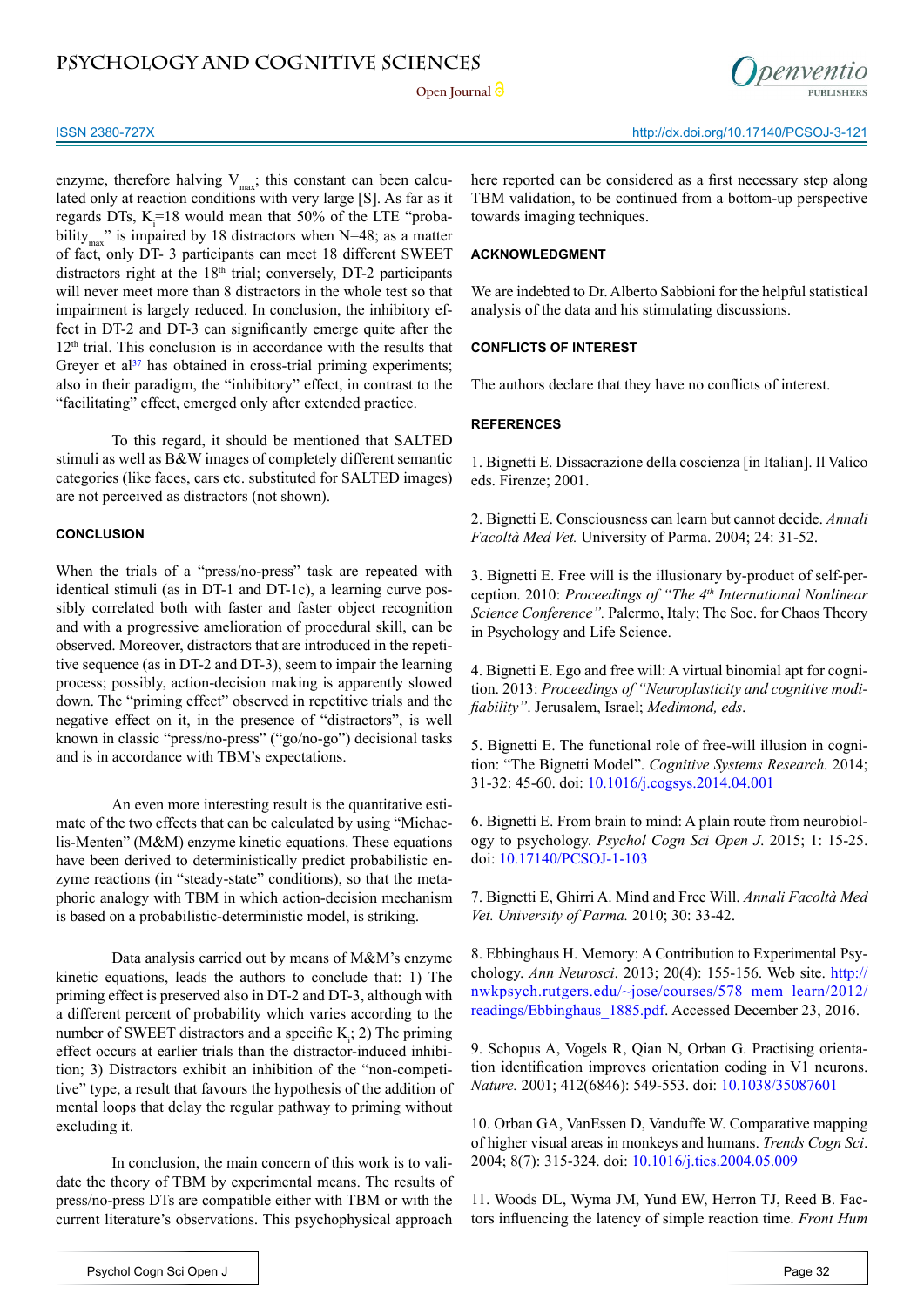Open Journal<sup>2</sup>



ISSN 2380-727X http://dx.doi.org/10.17140/PCSOJ-3-121

*Neurosci*. 2015; 9: 129-131. doi: [10.3389/fnhum.2015.00131](http://journal.frontiersin.org/article/10.3389/fnhum.2015.00131/full)

12. Howland J, Rohsenow DJ, Arnedt JT, et al. The acute effects of caffeinated versus non-caffeinated alcoholic beverage on driving performance and attention/reaction time. *Addiction*. 2011; 106(2): 335-341. doi: [10.1111/j.1360-0443.2010.03219.x](https://deepblue.lib.umich.edu/handle/2027.42/79153)

13. Anitei M, Schuhfried G, Chraif M. The influence of energy drinks and caffeine on time reaction and cognitive processes in young Romanian students. *Procedia-Social Behavioral Sciences.* 2011; 30: 662-670.

14. Reed TE. Causes and intraindividual variability in reaction times: A neurophysiologically oriented review and a new suggestion. *Personality And Individual Differences.* 1998; 25(5): 991-998. doi: [10.1016/S0191-8869\(98\)00123-8](http://psycnet.apa.org/psycinfo/1998-10949-015)

15. Szyfman A, Wanner G, Spencer L. The relationship between cellular phone use, performance, and reaction time among college students: Implications for cellular phone use while driving. *American J Health Education.* 2003; 34(2): 81-83. doi: [10.1080/19325037.2003.10603533](http://www.tandfonline.com/doi/abs/10.1080/19325037.2003.10603533)

16. Dykiert D, Der G, Star JM, Deary IJ. Sex differences in reaction time mean and intraindividual variability across the life span. *Dev Psychol*. 2012; 48(5): 1262-1276. doi: [10.1037/](http://psycnet.apa.org/journals/dev/48/5/1262/) [a0027550](http://psycnet.apa.org/journals/dev/48/5/1262/)

<span id="page-9-2"></span>17. Huerta CI, Sarkar PR, Duong TQ, Laird AR, Fox PT. Neural bases of food perception: Coordinate-based meta-analyses of neuroimaging studies in multiple modalities. *Obesity.* 2014; 22(6): 1439-1446. doi: [10.1002/oby.20659](http://onlinelibrary.wiley.com/doi/10.1002/oby.20659/full)

<span id="page-9-0"></span>18. Ohia K, Toepel U, LeCoutre J, Hudry J. Visual-Gustatory Interaction: Orbitofrontal and Insular Cortices Mediate the Effect of High-Calorie Visual Food Cues on Taste Pleasantness. *Plos One.* 2012; 7(3): e32434. doi: [10.1371/journal.pone.0032434](http://journals.plos.org/plosone/article%3Fid%3D10.1371/journal.pone.0032434)

<span id="page-9-1"></span>19. Science Buddies Staff. Sensory Science: Testing taste thresholds. *Scientific American*, Nature America Inc; 2013.

20. Hale J. The Development of Food Preferences. *Psych Central*. Web site. [http://psychcentral.com/lib/the-development](http://psychcentral.com/lib/the-development-of-food-preferences/.%20%20)[of-food-preferences/](http://psychcentral.com/lib/the-development-of-food-preferences/.%20%20). Accessed December 23, 2016.

<span id="page-9-3"></span>21. Spivey M. *The continuity of mind*. NY, USA: Oxford University Press; 2007.

<span id="page-9-4"></span>22. Giusti A, Bignetti E, Cannella C. Exploring new frontiers in total food quality definition and assessment: from chemical to neurochemical properties. *Food Bioprocess Technol*. 2008; 1: 130-142. doi: [10.1007/s11947-007-0043-9](http://link.springer.com/article/10.1007/s11947-007-0043-9)

23. Teslovich T, Friedl EK, Kostro K, et al. Probing behavioural responses to food: Development of a food-specific go/no-go task. *Psychiatry Res*. 2014; 219(1): 166-170. doi: [10.1016/j.psy-](http://www.psy-journal.com/article/S0165-1781%2814%2900368-0/abstract)

## [chres.2014.04.053](http://www.psy-journal.com/article/S0165-1781%2814%2900368-0/abstract)

<span id="page-9-5"></span>24. Segel IH. Enzyme Kinetics. Hoboken, NJ, USA: *John Wiley and Sons*; 1975.

25. Johnson KA, Goody RS. The original michaelis constant: Translation of the 1913 michaelis-menten paper. *Biochemistry.*  2011; 50(39): 8264-8282. doi: [10.1021/bi201284u](http://pubs.acs.org/doi/abs/10.1021/bi201284u)

<span id="page-9-6"></span>26. Schultz W. Neuronal rewards and decisions signals: from theories to data. *Physiol Rev*. 2015; 95(2): 853-951. doi: [10.1152/](http://jn.physiology.org/content/95/2/567.long) [jn.00458.2005](http://jn.physiology.org/content/95/2/567.long)

<span id="page-9-7"></span>27. Jain A, Bansai R, Kumar A, Singh KD. A comparative study of visual and auditory reaction times on the basis of gender and physical activity levels of medical first year students. *Int J Appl Basic Med Res.* 2015; 5(2): 124-127. doi[: 10.4103/2229-](http://www.ijabmr.org/article.asp%3Fissn%3D2229-516X%3Byear%3D2015%3Bvolume%3D5%3Bissue%3D2%3Bspage%3D124%3Bepage%3D127%3Baulast%3DJain) [516X.157168](http://www.ijabmr.org/article.asp%3Fissn%3D2229-516X%3Byear%3D2015%3Bvolume%3D5%3Bissue%3D2%3Bspage%3D124%3Bepage%3D127%3Baulast%3DJain)

<span id="page-9-8"></span>28. Maljkovic V, Nakayama K. Priming of pop-up: I, Role of features. *Mem Cognit*. 1994; 22(6): 657-672. Web site. [http://](http://vpl.uchicago.edu/pdfs/MemCog94.pdf) [vpl.uchicago.edu/pdfs/MemCog94.pdf](http://vpl.uchicago.edu/pdfs/MemCog94.pdf). Accessed December 23, 2016.

29. Maljkovic V, Nakayama K. Priming of pop-up: II, the role of position. *Perception Psychophysics.* 1996; 58(7): 977-991. Web site. [http://vpl.uchicago.edu/pdfs/PercPsychophys96.pdf.](http://vpl.uchicago.edu/pdfs/PercPsychophys96.pdf) Accessed December 23, 2016.

30. Maljkovic V, Nakayama K. Priming of pop-up: III, a shortterm implicit memory system beneficial for rapid target selection. *Visual Cognition*. 2000; 7(5): 571-595. Web site. [https://](https://ai2-s2-pdfs.s3.amazonaws.com/d790/a921290119a8e47f2f5f474c4810f4cd24f3.pdf) [ai2-s2-pdfs.s3.amazonaws.com/d790/a921290119a8e47f2f5f-](https://ai2-s2-pdfs.s3.amazonaws.com/d790/a921290119a8e47f2f5f474c4810f4cd24f3.pdf)[474c4810f4cd24f3.pdf](https://ai2-s2-pdfs.s3.amazonaws.com/d790/a921290119a8e47f2f5f474c4810f4cd24f3.pdf). Accessed December 23, 2016.

31. Huang L, Holcombe AO, Pashler H. Repetition priming in visual search: episodic retrieval, not feature priming. *Memory Cognition*. 2004; 32(1): 12-20. doi: [10.3758/BF03195816](http://link.springer.com/article/10.3758/BF03195816)

<span id="page-9-9"></span>32. Tolman EC. There is more than one kind of learning. *Psychol Rev*. 1949; 56(3): 144-155. doi: [10.1037/h0055304](http://psycnet.apa.org/journals/rev/56/3/144/)

33. Tolman EC. The nature and function of wants. *Psychol Rev*. 1949; 56: 357-369.

34. Archer T, Nilsson LG. *Aversion, Avoidance, and Anxiety: Perspectives on Aversively Motivated Behavior*. Umea, Sweden: Psychology Press; 2014.

<span id="page-9-10"></span>35. Niebur E. Saliency map. *Scholarpedia*. 2007; 2(8): 2675.

36. Awh E, Belopolsky AV, Theeuwes J. Top-down versus bottom-up attentional control: A failed theoretical dichotomy. *Trends Cogn Sci*. 2012; 16(8): 437-443. doi: [10.1016/j.tics.2012.06.010](http://www.cell.com/trends/cognitive-sciences/abstract/S1364-6613%2812%2900148-9%3F_returnURL%3Dhttp%253A%252F%252Flinkinghub.elsevier.com%252Fretrieve%252Fpii%252FS1364661312001489%253Fshowall%253Dtrue)

<span id="page-9-11"></span>37. Greyer T, Muller HJ, Krummenacher J. Cross-trial priming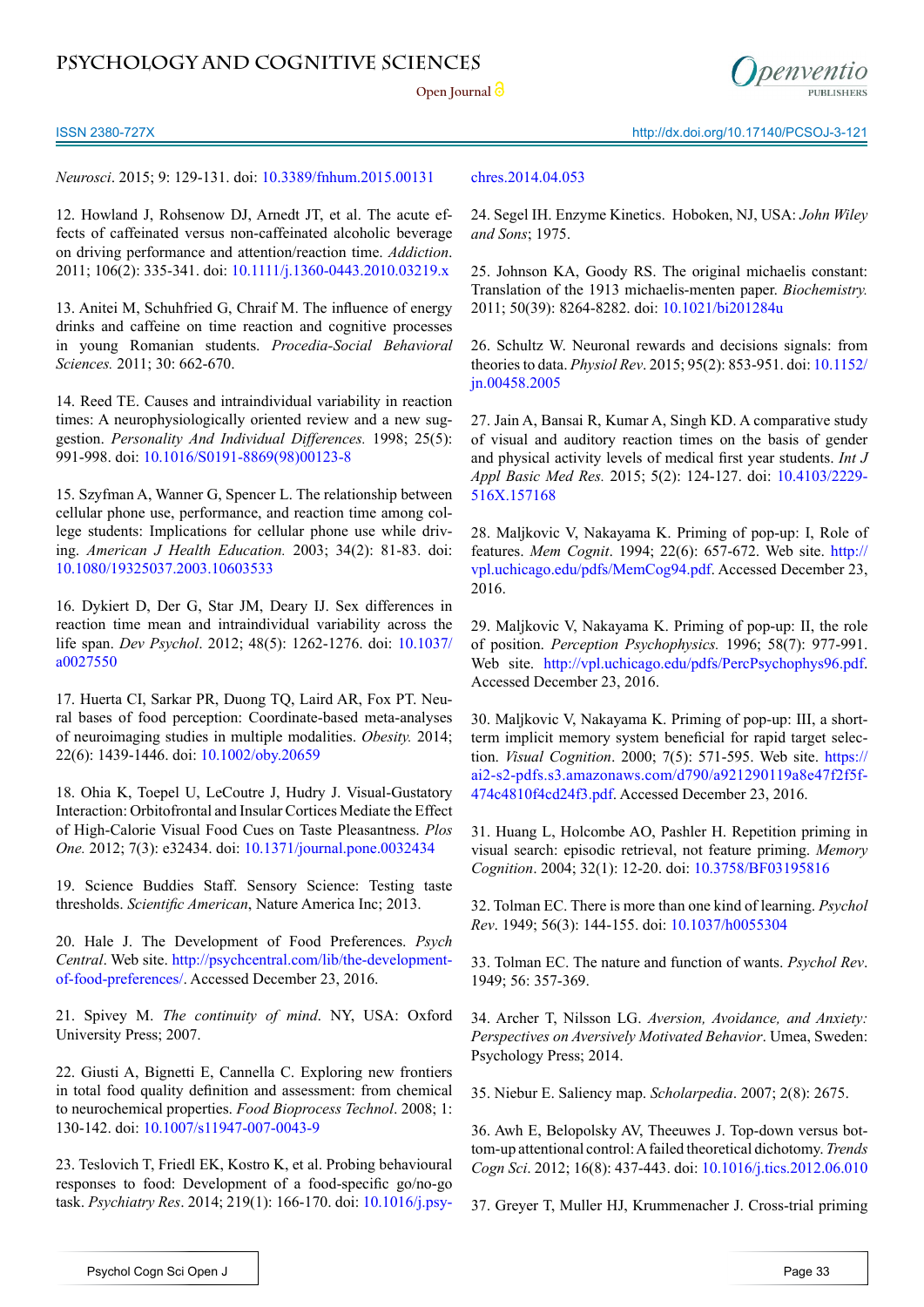**Open Journal**



of element positions in visual pop-up search is dependent on stimulus arrangements. *J Exp Psychol Hum Percept Perform*. 2007; 33(4): 788-797. doi: [10.1037/0096-1523.33.4.788](http://psycnet.apa.org/journals/xhp/33/4/788/)

<span id="page-10-0"></span>38. Gennaro RJ. *Consciousness and Self-consciousness: A defence of the higher order thought theory of consciousness*. Amsterdam & Philadelphia, Netherlands: John Benjamins; 1996.

<span id="page-10-1"></span>39. Grabbe J. *From Soul to Self*. Ed. NY, USA: MJC Grabbe Routledge; 1999.

<span id="page-10-2"></span>40. Dennett DC. *Consciousness Explained*. UK: Back Bays Books Edition; 1992.

41. Dennett DC. The self as the center of narrative gravity. In: Kessel F, Cole PM, Johnson DL, eds. *Self and Consciousness: Multiple Perspectives*. Baton Rouge, LA, USA: LEA Inc.; 1992: 103-114.

42. Dennett DC. Explaining the "Magic" of consciousness. *J Cultural and Evolutionary Psychology.* 2003; 1(1): 7-19. doi: [10.1556/JCEP.1.2003.1.2](http://www.akademiai.com/doi/abs/10.1556/JCEP.1.2003.1.2)

43. Dennett DC. "My brain made me do it" (when neuroscientists think can do philosophy). Max Weber Lectures (N° 201/01) Florence; 2011.

<span id="page-10-3"></span>44. Bignetti E. Cervello e mente ovvero casualità e determinismo. [in Italian]. *AnnaliFacoltà Med Vet*. University of Parma. 2003; 23: 69-78.

45. Bignetti E. I fondamenti del pensiero tra oriente ed occidente. In: *Pregiudizio e Terapie* [In Italian]. Milan, Italy: Proc. XXIII Congresso Nazionale Società Italiana Medicina Psicosomatica; 2011: 30.